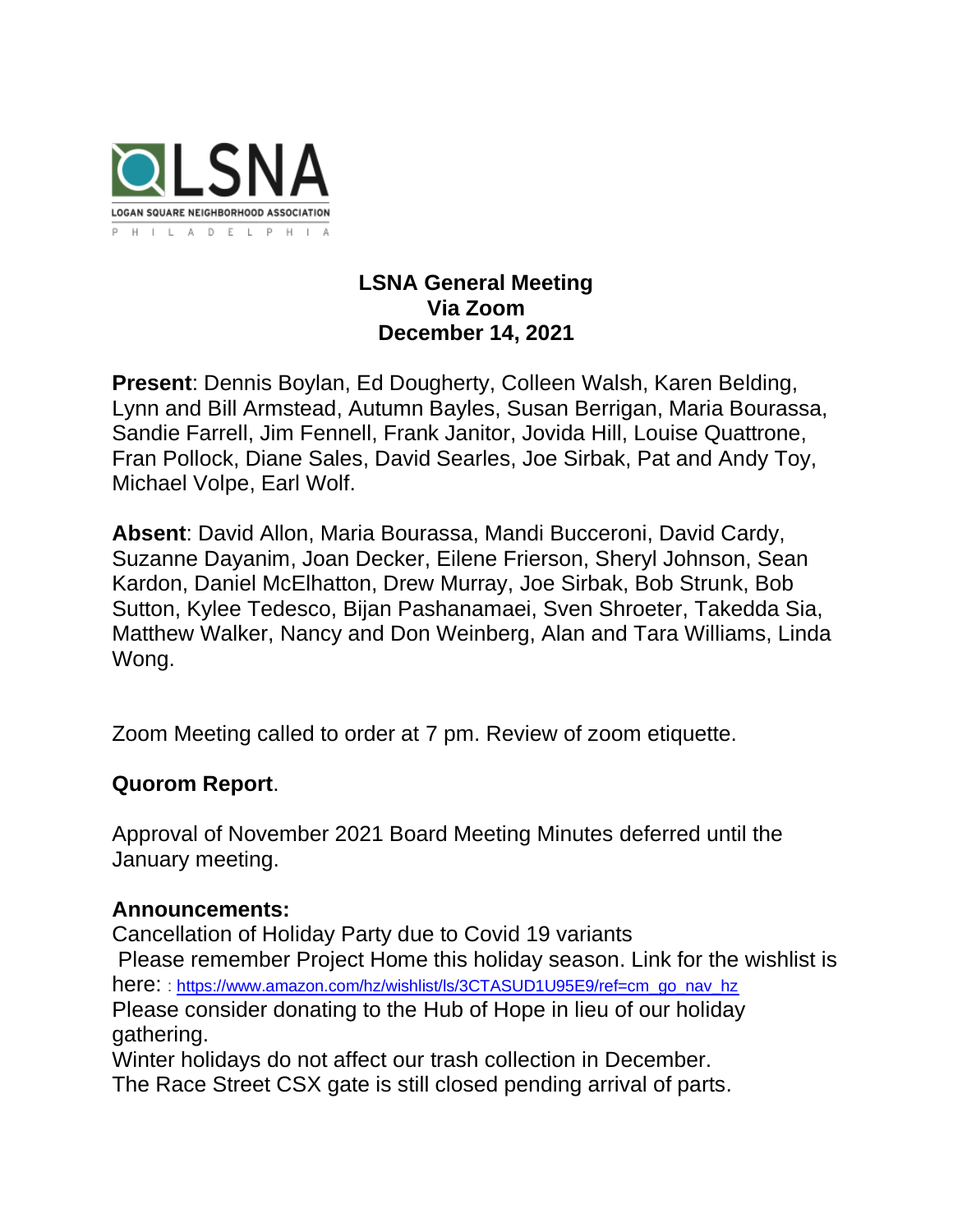The PMA has a new restaurant, "Stir"; they will present to us next month. Jeanette Brugger and Corey Bell from OTIS joined us regarding the repaving of 15<sup>th</sup> street. They will be adding a protected bikeway and work to manage traffic flow, calm traffic and speed to improve pedestrian safety. They are requesting a letter of support for the lane conversion from Cherry to Arch. They will be adding a dedicated loading zone for Family Court.

*Motion to support the proposed changes of the 15th street lane conversion from Cherry to Arch, so moved, all in favor, voted unanimously to approve via voice vote, no opposed, the motion carries.* 

Covid 19 mutations /variants are leading to an abundance of caution, cancelling our holiday party.

Other safety issues: there was a serious hold up at gunpoint near the Comcast Center last week; please be mindful. Office Keifer is recommending situational awareness. Stay in lighted areas, be aware of people or vehicles who may be circling you. Know your surroundings and be alert. Keep packages for your neighbors; "porch pirates" are out now. The ninth district has added additional bike patrols. ALWAYS BE ALERT and HIDE YOUR JEWELRY. Car jackings are on the rise; Dennis will forward along some information on this.

Meetings and groups: LSNA will be joining the Parkway council, to be an active participant in the Parkway study. 1801 Vine street proposals are due in January; LSNA will be represented on the panel that is vetting the proposals. Motorcycles and loud cars have quieted a bit with the colder weather; several groups including the center city coalition have been actively involved in trying to address these problems. The 19<sup>th</sup> and 20<sup>th</sup> street study is ongoing. 35 RCO's comprise the crosstown coalition; they are addressing proposed changes to the zoning board rules. The Wawa intersection at 21<sup>st</sup> and Hamilton is quite problematic. We are meeting with Wawa reps because of severe noise from the delivery trucks overnight. Earl Wolf from Cityview is leading the charge with Wawa. The parking authority will meet with Dennis and Eilene Frierson to expand Zone 6 parking.

Photo review of neighborhood events and projects.

Next month will be an RCO presentation for the signage on The Terrace. The signs are already up.

# **Consent Agenda:** attached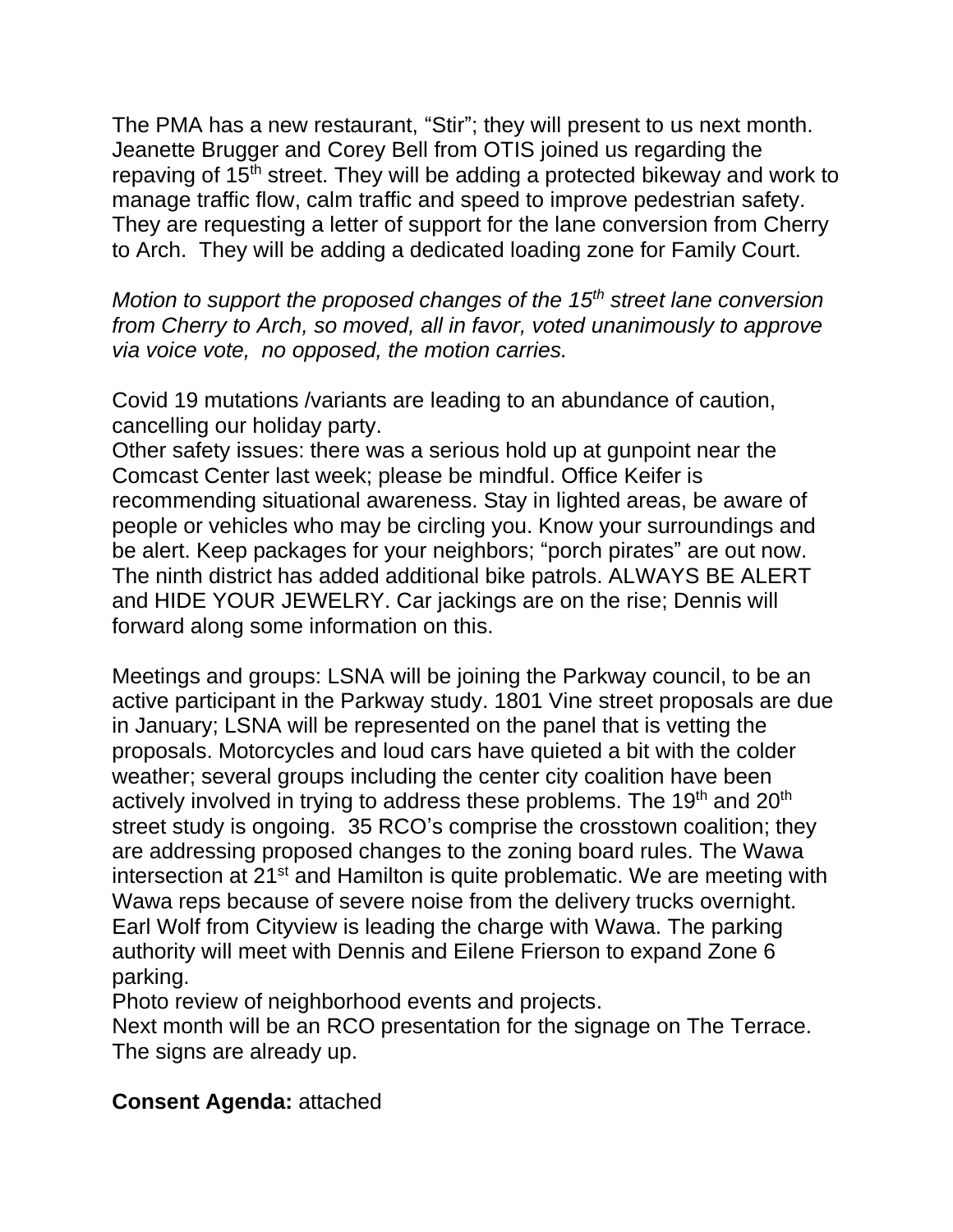**Zoning Report:** Rich Leimbach reported : 129 North Mole, zba hearing was held on 11/10; they were turned down for their variance. 2122 Race hearing was deferred, as the applicant requested a continuance; ZBA hearing will be early 2022. December 22 is the ZBA hearing for the Moore College signage. The 1776 Ben Franklin Parkway (The Terrace) ZBA hearing will be March 16, 2022 for the signage already on the building.

## **Old Business:** none

**New Business:** We have a recurrence of problems with unhoused individuals camping in the neighborhood; project home, and other agencies will be coming through the area next week offering services. Help wanted: zoom producer/director for the zoom meetings; we also need a corresponding secretary for help with communications. Contact Dennis if interested.

Meeting was adjourned at 7:55 pm. We had 50 participants.

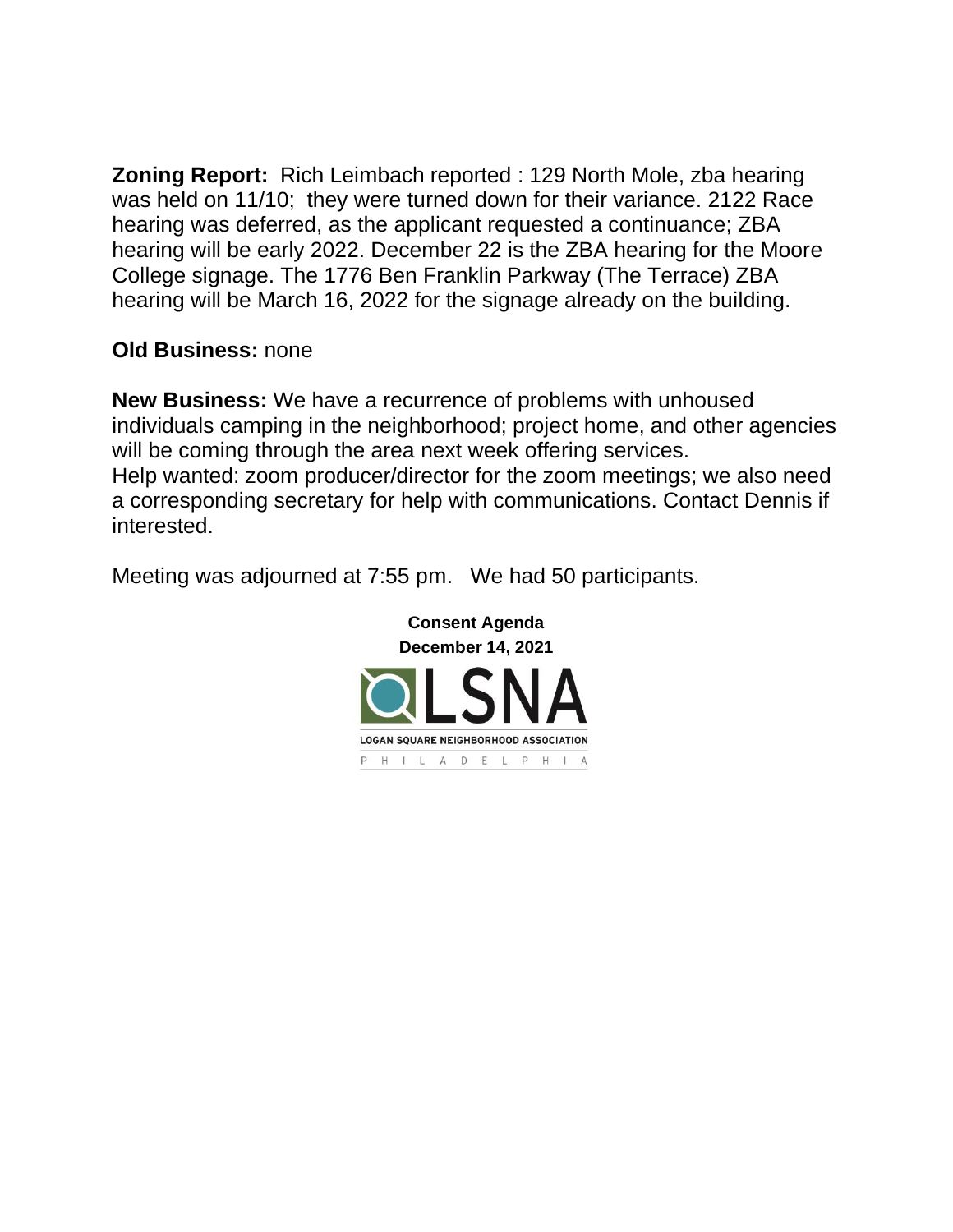|                   |                             |                                                | Logan Square Neighborhood Association  |               |                     |
|-------------------|-----------------------------|------------------------------------------------|----------------------------------------|---------------|---------------------|
|                   |                             |                                                | <b>Nov-21</b>                          |               |                     |
|                   |                             |                                                | <b>Profit &amp; Loss</b>               |               |                     |
|                   |                             |                                                |                                        | <b>Nov 21</b> | <b>Jul - Nov 21</b> |
|                   | Income                      |                                                |                                        |               |                     |
|                   |                             | 4000 · Revenue                                 |                                        |               |                     |
|                   |                             | 4100 · Membership Dues                         |                                        |               |                     |
|                   |                             |                                                | 4150 · PayPal Transfer                 | 0.00          | 100.00              |
|                   |                             |                                                | 4100 · Membership Dues - Other         | 3,540.00      | 12,740.00           |
|                   |                             | Total 4100 · Membership Dues                   |                                        | 3,540.00      | 12,840.00           |
|                   |                             | 4300 · Patron-Block Party                      |                                        | 0.00          | 580.00              |
|                   |                             | Total 4000 · Revenue                           |                                        | 3,540.00      | 13,420.00           |
|                   |                             | 4400 · Contributions LSNA CARES -flood         |                                        | 1,000.00      | 4,578.00            |
|                   | <b>Total Income</b>         |                                                |                                        | 4,540.00      | 17,998.00           |
|                   | <b>Gross Profit</b>         |                                                |                                        | 4,540.00      | 17,998.00           |
|                   | Expense                     |                                                |                                        |               |                     |
|                   |                             | 5000 · Events & Activities Committee           |                                        |               |                     |
|                   |                             | 5200 · Fall Block Party                        |                                        |               |                     |
|                   |                             |                                                | 5210 · Wine and Beer                   | 0.00          | 663.14              |
|                   |                             |                                                | $5220 \cdot Food$                      | 0.00          | 577.24              |
|                   |                             |                                                | 5230 · Honorariums                     | 0.00          | 300.00              |
|                   |                             |                                                | 5260 · Entertainment                   | 0.00          | 650.00              |
|                   |                             |                                                | 5270 · Paper Products                  | 0.00          | 231.16              |
|                   |                             |                                                | 5200 · Fall Block Party - Other        | 0.00          | 99.07               |
|                   |                             | Total 5200 · Fall Block Party                  |                                        | 0.00          | 2,520.61            |
|                   |                             | 5300 · Halloween Party                         |                                        | 850.07        | 850.07              |
|                   |                             | Total 5000 · Events & Activities Committee     |                                        | 850.07        | 3,370.68            |
|                   |                             | 6000 · Communications Committee                |                                        |               |                     |
|                   |                             | 6200 · Website                                 |                                        | 0.00          | 392.52              |
|                   |                             | Total 6000 · Communications Committee          |                                        | 0.00          | 392.52              |
|                   |                             | 9200 · Beautification & Maintenance Co         |                                        | 0.00          | 1,322.43            |
|                   |                             | 9900 · Executive Committee<br>9930 · Insurance |                                        |               |                     |
|                   |                             |                                                | 9931 · Director & Office Liability Ins | 0.00          | 1.928.00            |
|                   |                             |                                                | 9932 · General Liability Insurance     | 0.00          | 2,312.00            |
|                   |                             | Total 9930 · Insurance                         |                                        | 0.00          | 4,240.00            |
|                   |                             | 9960 · Office Expense                          |                                        | 18.75         | 1,015.86            |
|                   |                             | 9975 · LSNA Cares                              |                                        | 0.00          | 4,000.00            |
|                   |                             | Total 9900 · Executive Committee               |                                        | 18.75         | 9,255.86            |
|                   | <b>Total Expense</b>        |                                                |                                        | 868.82        | 14,341.49           |
| <b>Net Income</b> |                             |                                                |                                        | 3,671.18      | 3,656.51            |
|                   |                             |                                                |                                        |               |                     |
| <b>ASSETS</b>     |                             |                                                |                                        |               |                     |
|                   | <b>Current Assets</b>       |                                                |                                        |               |                     |
|                   |                             |                                                |                                        |               |                     |
|                   |                             | <b>Checking/Savings</b>                        |                                        |               |                     |
|                   |                             | 1000 · Cash- TD Bank Checking                  |                                        |               |                     |
|                   |                             | 1100 · LSNA CARES Contribution                 | 1,000.00                               |               |                     |
|                   |                             | 1000 · Cash- TD Bank Checking - Other          | 53,075.62                              |               |                     |
|                   |                             | Total 1000 · Cash- TD Bank Checking            | 54.075.62                              |               |                     |
|                   |                             | 3000 · Pay Pal Account                         | 1,398.61                               |               |                     |
|                   |                             | <b>Total Checking/Savings</b>                  | 55,474.23                              |               |                     |
|                   | <b>Total Current Assets</b> |                                                | <b>55 474 22</b>                       |               |                     |

## **Treasurer's Report**

## **ZONING COMMITTEE REPORT**

• 129 N Mole St -An application has been made for 'VISITOR ACCOMMODATIONS IN AN EXISTING STRUCTURE'. This requires a variance as it is prohibited in the RM-1 zoning district. This will be presented at the September 14th Board meeting and the ZBA hearing is scheduled for November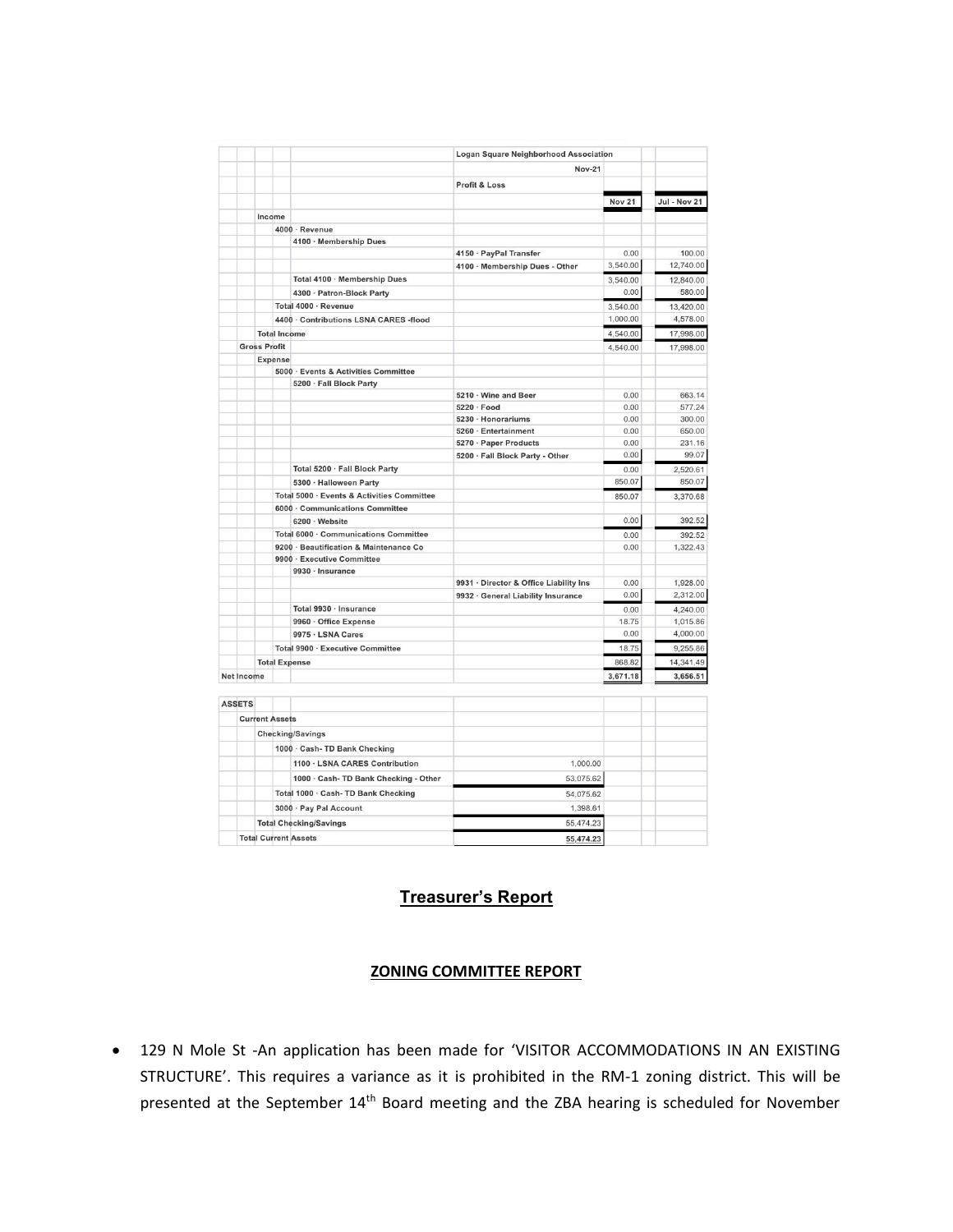10<sup>Th</sup> at 9:30 AM. The applicant has requested to postpone their presentation to the October 12th Board meeting. The RCO presentation was made on October 26<sup>th</sup> and the Board voted 14-0 to OPPOSE the request for the variance. The ZBA Hearing was held and the request for a variance was denied.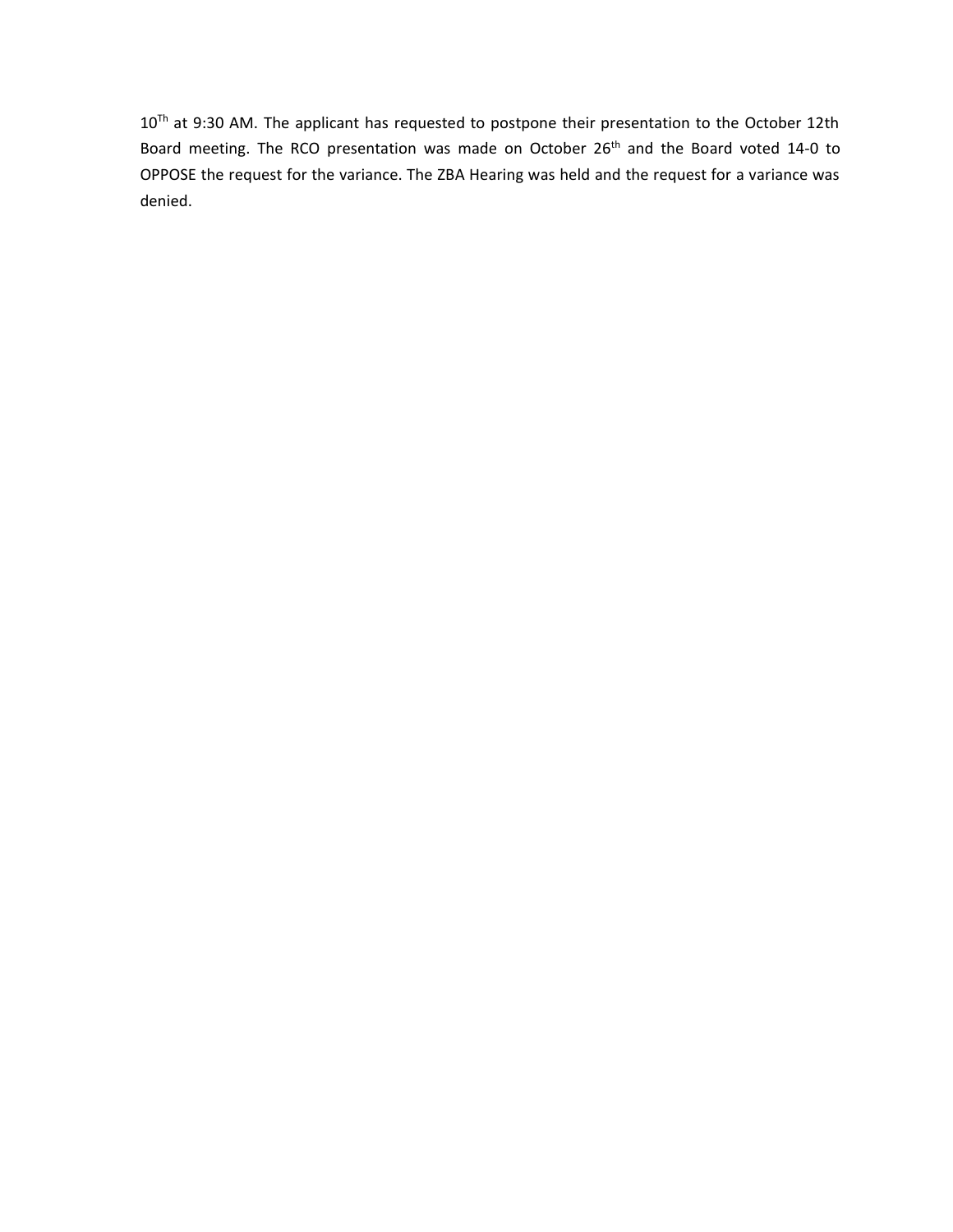• 2122 Race St – An application has been made for the legalization of two existing, undocumented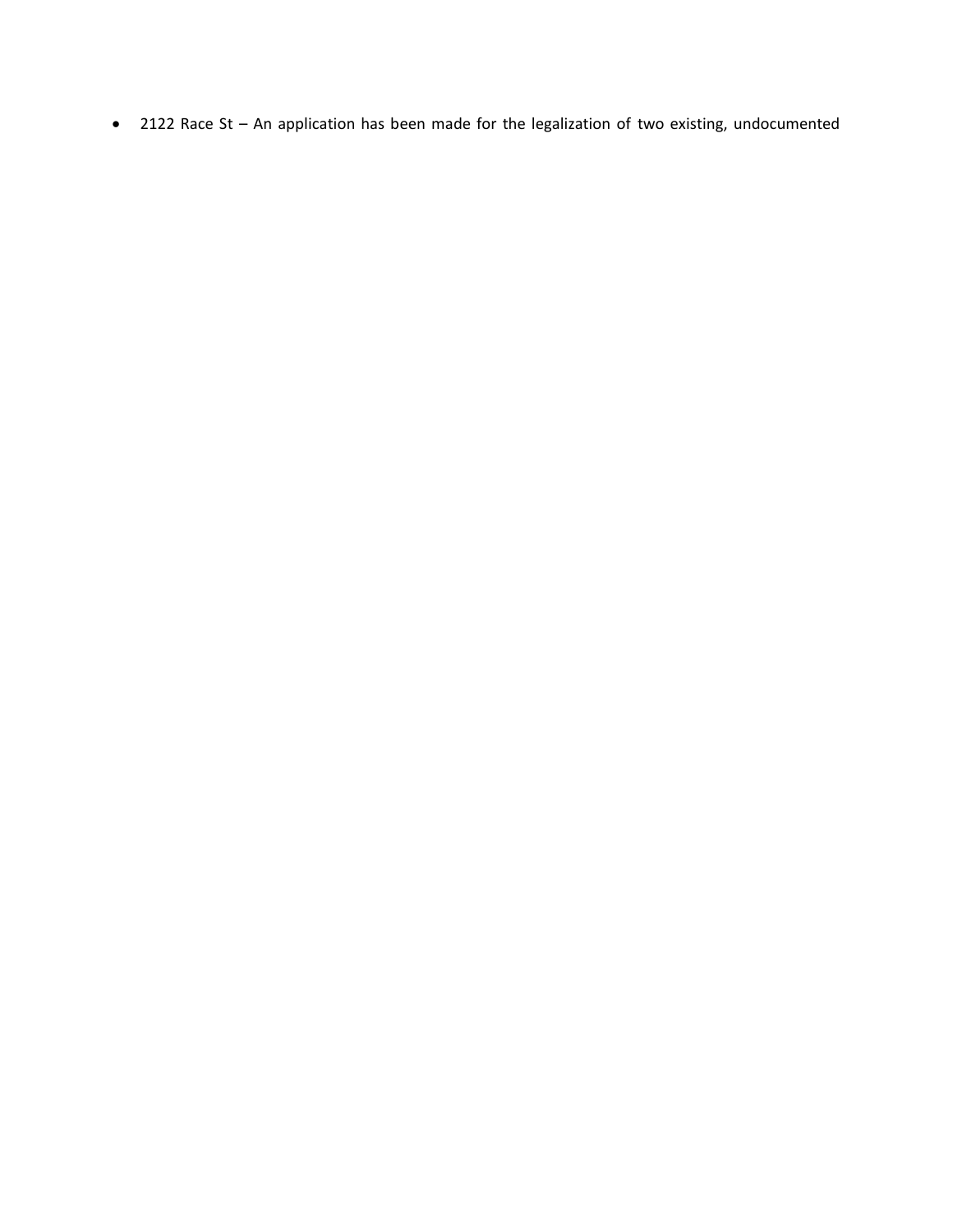roof decks and for Multi-Family Household Living (4 units) which is expressly prohibited in the RSA-5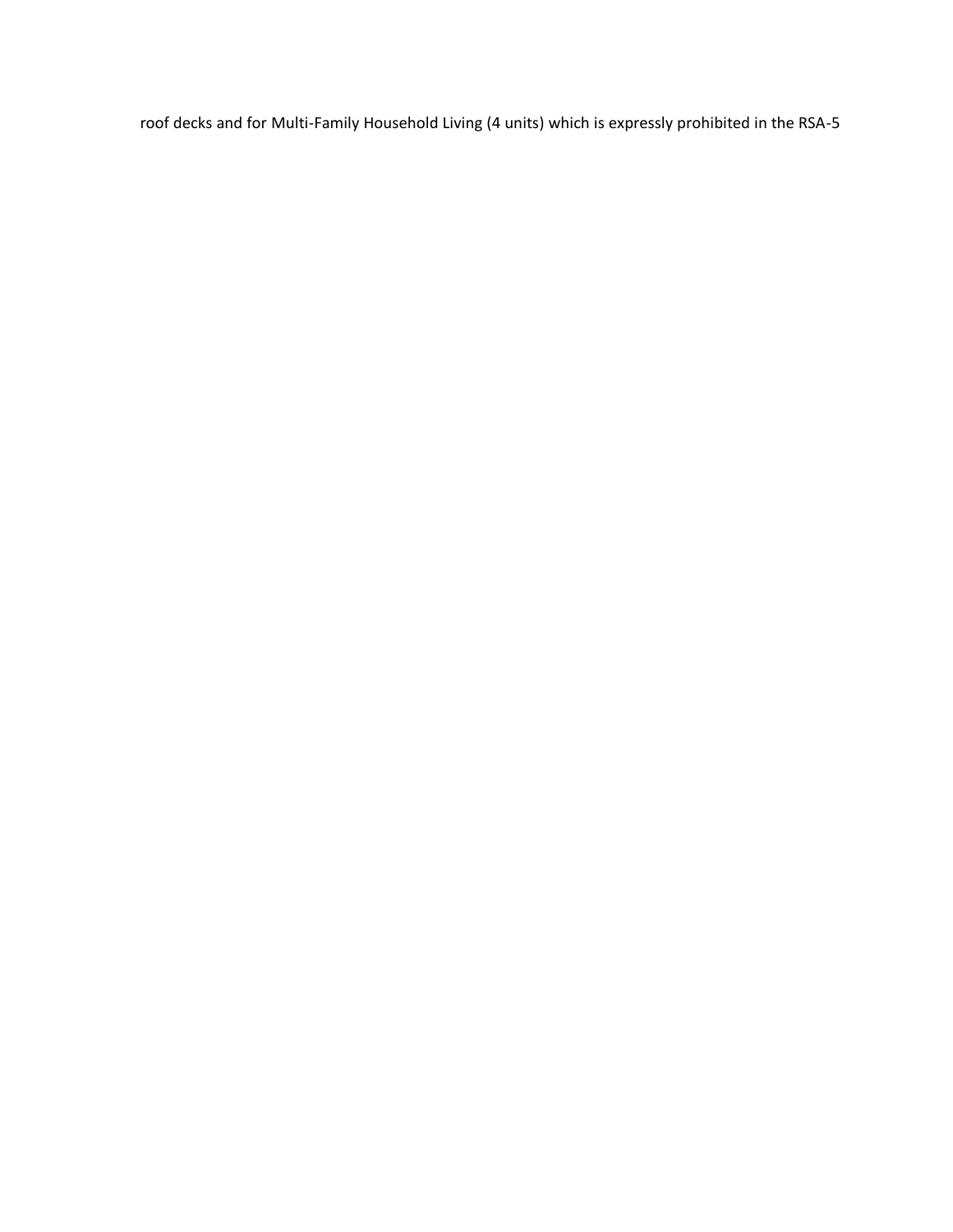residential zoning district. A near neighbors zoom meeting is scheduled for September 21<sup>st</sup> and the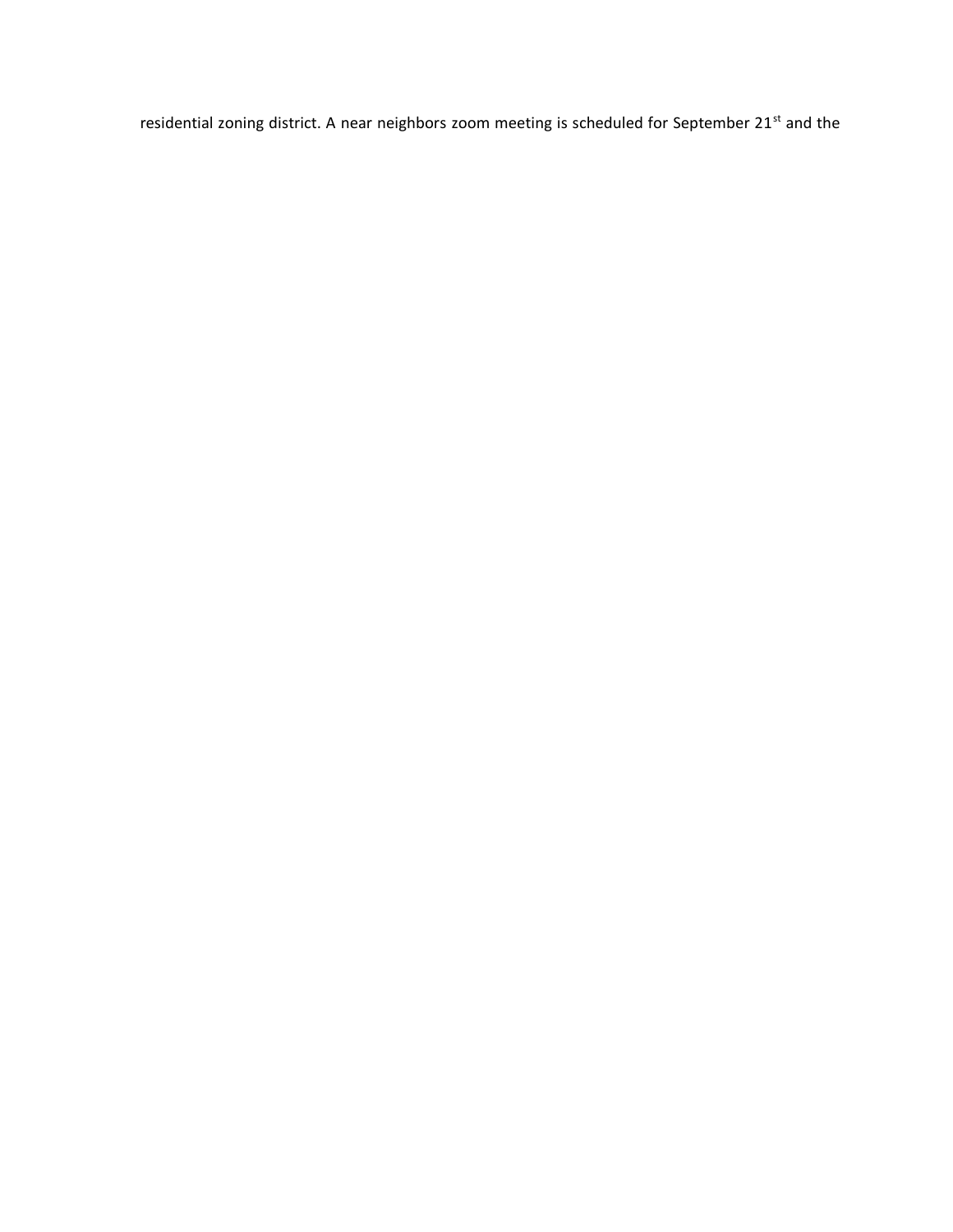formal RCO presentation will be made at the October 12th Board Meeting. The ZBA hearing is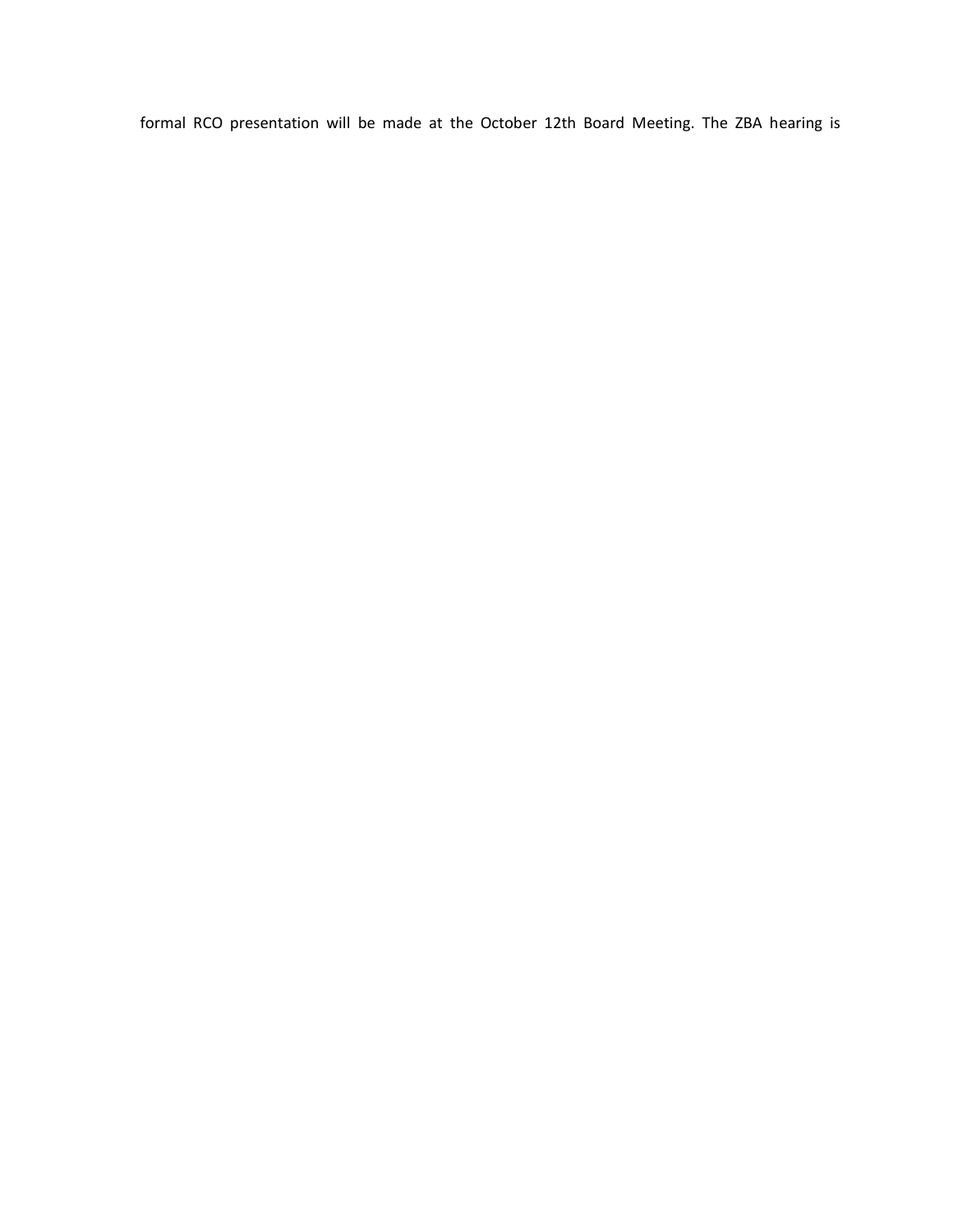scheduled for December  $7<sup>th</sup>$  at 2:00 PM. The RCO presentation was made on October 12<sup>th</sup> and the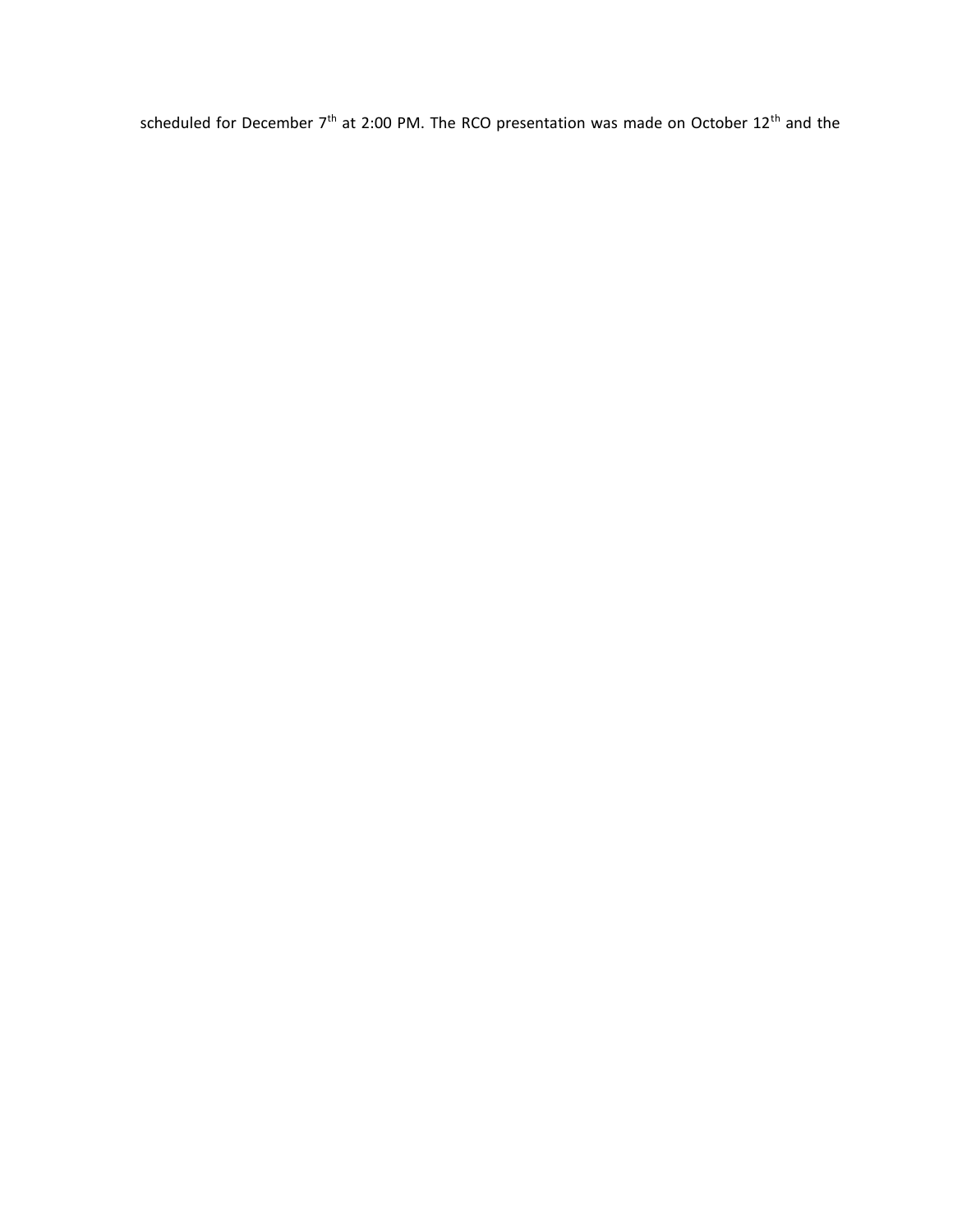## **LSNA Membership Report FY21-22**

November 9, 2021 – December 10, 2021 December 14, 2021

## **FY21-22 Members – 393**

Residential – 373 (49 NEW; 307 Renewals; 17 Carry-over)

Commercial – 20 (- NEW; 17 Renewals; 1 Carry-over)

- 9 Bldg./Condo Assoc. (- NEW; 8 Renewal; 1 Carry-over)
- 11 Businesses/Institutions (2 NEW; 9 Renewals; Carry-over)

### **FY21-22 Membership Income – Total \$14,200**

Residential – \$10,950

Commercial – \$3,250

- Bldg./Condo Associations \$1,500
- Businesses or Institutions \$1,750

Submitted by Pat Toy Chair, Membership Committee

### **PREVIOUS FISCAL YEARS**

#### **FY20-21 Members Final Report**

Total Members – 433 (Residential – 411; Commercial – 22 (12 Bldg./Condo + 10 Bus/Inst) Total Income – \$18,583 (Residential - \$12,283; Bldg./Condo - \$2,100 + Bus/Inst - \$4,200)

### **FY19-20 Membership Final Report**

Total Members – 390 (Residential – 370; Commercial – 20 (12 Bldg./Condo + 8 Bus/Inst.) Total Income – \$12,935 (Residential – \$9,885; Bldg./Condo Assoc. - \$1,950 + Bus/Inst - \$1,100)

#### **FY18-19 Membership Final Report**

Total Members – 392 (Residential – 370; Commercial – 22 (10 Bldg./Condo + 12 Bus/Inst.) Total Income – \$14,375 (Residential – \$10,825; Bldg./Condo Assoc. - \$1,600 + Bus/Inst - \$1,950)

### **FY17-18 Membership Final Report**

Total Members – 383 (Residential – 360; Commercial – 27) Total Income – \$14,280 (Residential – \$10,080; Bldg./Condo Assoc. - \$1,650; Bus/Inst - \$2,550)

#### **FY16-17 Membership Final Report**

Total Members – 372 (Residential – 341; Commercial – 31) Total Income – \$15,520 (Residential – \$9,835; Bldg./Condo Assoc. - \$2,500; Bus/Inst - \$3,185)

### **FY15-16 Membership Final Report**

Total Members – **336** (Residential – 310; Commercial – 26) Total Income – **\$13,505** (Households/Individuals – \$9,555; Bldg./Condo Assoc - \$2,750; Bus/Inst - \$1,200)

#### **FY14-15 Membership Final Report**

Total Members – **309 (**Residential – 278/Commercial – 31) Total Income – **\$16,365** (Households/Individuals - \$9,445; Residential Buildings - \$3,700; Commercial Members - \$3,220)

Board voted 22-4 with 4 abstentions to NOT OPPOSE the request for variances with the PROVISO